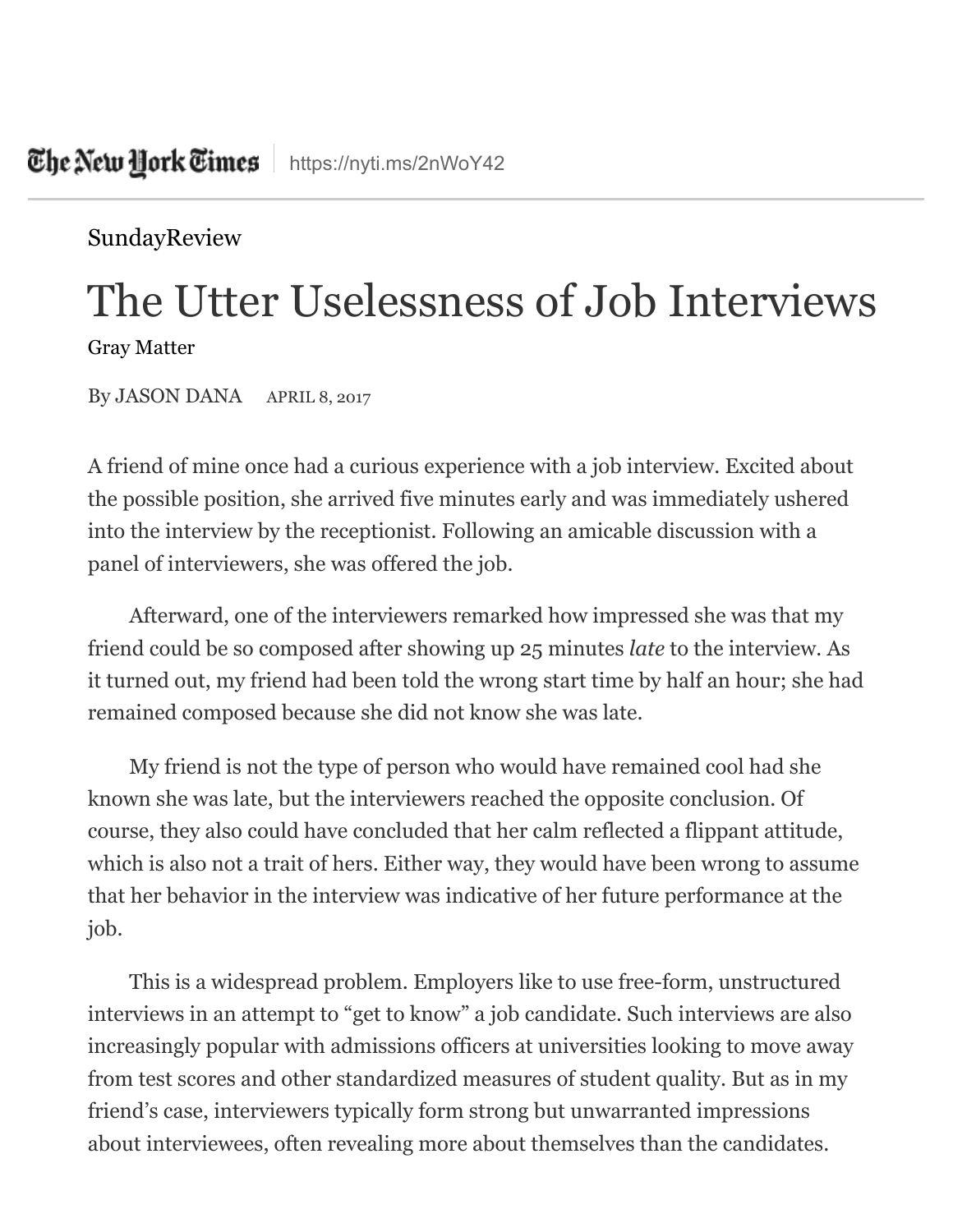People who study personnel psychology have long understood this. In 1979, for example, the Texas Legislature required the University of Texas Medical School at Houston to increase its incoming class size by 50 students late in the season. The additional 50 students that the school admitted had reached the interview phase of the application process but initially, following their interviews, were rejected. A team of researchers later found that these students did just as well as their other classmates in terms of attrition, academic performance, clinical performance (which involves rapport with patients and supervisors) and honors earned. The judgment of the interviewers, in other words, added nothing of relevance to the admissions process.

[Research](http://journal.sjdm.org/12/121130a/jdm121130a.pdf) that my colleagues and I have conducted shows that the problem with interviews is worse than irrelevance: They can be harmful, undercutting the impact of other, more valuable information about interviewees.

In one experiment, we had student subjects interview other students and then predict their grade point averages for the following semester. The prediction was to be based on the interview, the student's course schedule and his or her past G.P.A. (We explained that past G.P.A. was historically the best predictor of future grades at their school.) In addition to predicting the G.P.A. of the interviewee, our subjects also predicted the performance of a student they did not meet, based only on that student's course schedule and past G.P.A.

In the end, our subjects' G.P.A. predictions were significantly more accurate for the students they did not meet. The interviews had been counterproductive.

It gets worse. Unbeknown to our subjects, we had instructed some of the interviewees to respond randomly to their questions. Though many of our interviewers were allowed to ask any questions they wanted, some were told to ask only yes/no or this/that questions. In half of these interviews, the interviewees were instructed to answer honestly. But in the other half, the interviewees were instructed to answer randomly. Specifically, they were told to note the first letter of each of the last two words of any question, and to see which category, A-M or N-Z, each letter fell into. If both letters were in the same category, the interviewee answered "yes" or took the "this" option; if the letters were in different categories, the interviewee answered "no" or took the "that" option.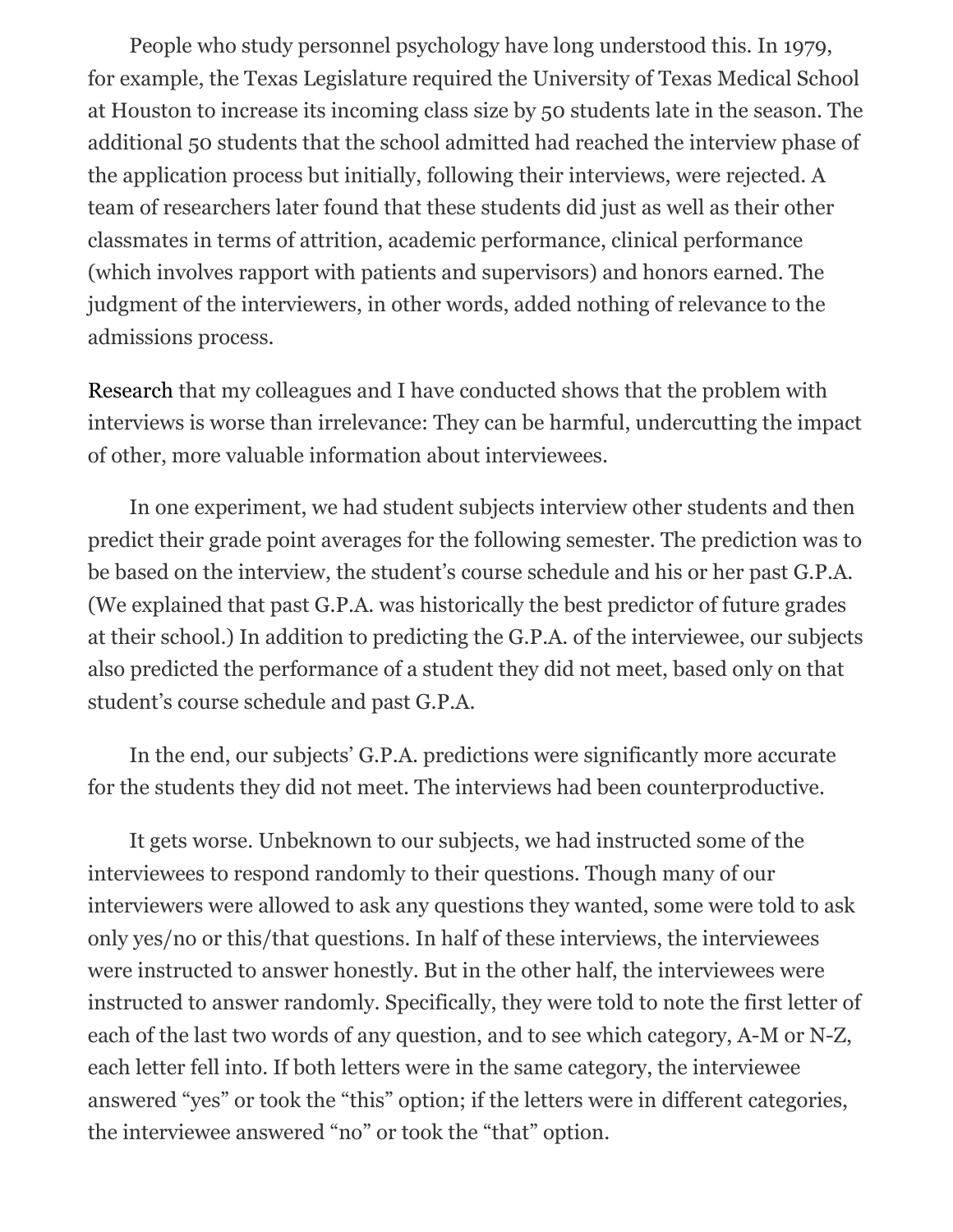Strikingly, not one interviewer reported noticing that he or she was conducting a random interview. More striking still, the students who conducted random interviews rated the degree to which they "got to know" the interviewee slightly *higher* on average than those who conducted honest interviews.

The key psychological insight here is that people have no trouble turning any information into a coherent narrative. This is true when, as in the case of my friend, the information (i.e., her tardiness) is incorrect. And this is true, as in our experiments, when the information is random. People can't help seeing signals, even in noise.

There was a final twist in our experiment. We explained what we had done, and what our findings were, to another group of student subjects. Then we asked them to rank the information they would like to have when making a G.P.A. prediction: honest interviews, random interviews, or no interviews at all. They most often ranked no interview last. In other words, a majority felt they would rather base their predictions on an interview they knew to be random than to have to base their predictions on background information alone.

So great is people's confidence in their ability to glean valuable information from a face to face conversation that they feel they can do so even if they know they are not being dealt with squarely. But they are wrong.

What can be done? One option is to structure interviews so that all candidates receive the same questions, a procedure that has been shown to make interviews more reliable and modestly more predictive of job success. Alternatively, you can use interviews to test job-related skills, rather than idly chatting or asking personal questions.

Realistically, unstructured interviews aren't going away anytime soon. Until then, we should be humble about the likelihood that our impressions will provide a reliable guide to a candidate's future performance.

Jason Dana is an assistant professor of management and marketing at the Yale School of Management.

*Follow The New York Times Opinion section on [Facebook](https://www.facebook.com/nytopinion) and [Twitter \(@NYTopinion\),](http://twitter.com/NYTOpinion) and sign up for the [Opinion Today newsletter](http://www.nytimes.com/newsletters/opiniontoday/).*